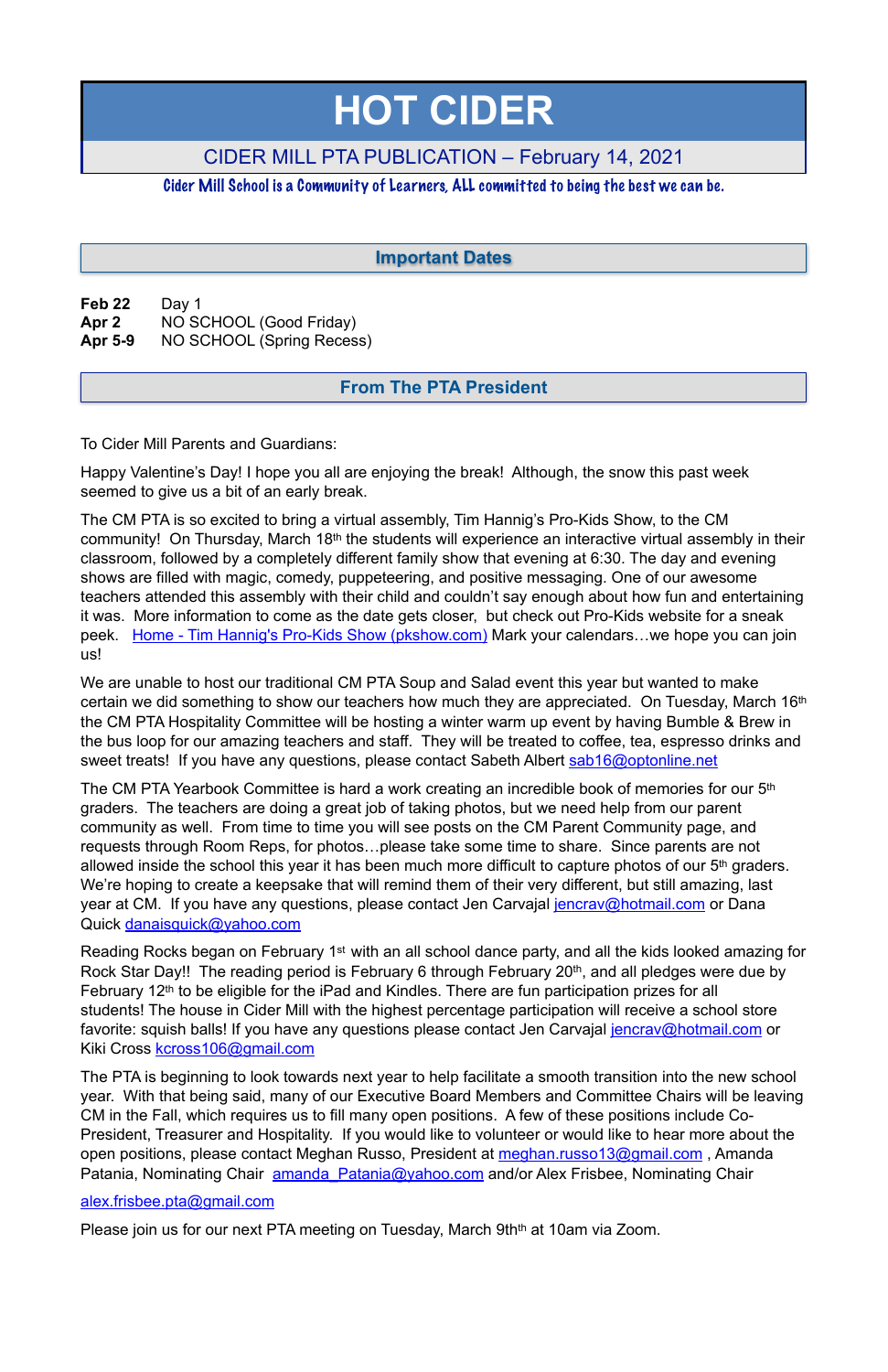Thank you for your continued support. Please reach out if you have any questions or comments at [meghan.russo13@gmail.com](mailto:meghan.russo13@gmail.com).

Meghan Russo CM PTA President

#### **RECESS AIDE OPPURTUNITY**

The Wilton Public Schools "For a Better World" are seeking recent college graduates, college students, retirees, career-changers, and those interested in giving back to their community to join a dynamic, engaging, and inspirational team of staff and students. A number of flexible positions are available, including substitutes, lunch-recess monitors, certified teachers, long-term substitutes, and paraprofessionals. Help shape the lives of our future leaders! To learn more and/or apply, please visit our website at: <https://www.wiltonps.org/departments/human-resources> or contact Human Resources Coordinator Erika Cross at [crosse@wiltonps.org.](mailto:crosse@wiltonps.org)

If you are interested in being a hired aide Mon/Tues/Thurs/Fri from 10.30=1.30 you can apply at : [https://www.wiltonps.org/departments/human-resources](https://www.wiltonps.org/departments/human-resources?fbclid=IwAR3TUVxBrbxg-pc-qi8vNYs1B7cVNLy0eo0eWHb_Ec4rm5JfvXLo5GGe2Fw) and please contact Lauren Catalano directly at [catalanol@wiltonps.org.](mailto:catalanol@wiltonps.org) The children will not be wearing masks outside; therefore, you must be comfortable with this scenario and participate in helping the children remain physically distant. Aides will lead the children in physically distant games while also supervising chat circles and walks. We know there is a lot to think through and make sense of. If your schedule allows for it, please consider taking on this role. If you know someone who would fit the role of a recess aide, please share this note and encourage them apply and contact Lauren as soon as possible. [https://www.wiltonps.org/departments/human-resources](https://l.facebook.com/l.php?u=https%3A%2F%2Fwww.wiltonps.org%2Fdepartments%2Fhuman-resources%3Ffbclid%3DIwAR2A4FCNJ2PRz6saqACZxGQewdpueeLs8yA01V7fJf-h4rxef6eBr3va0mQ&h=AT35quouDc-gAkkL_UQZmnM6yuafnMfhRsXSVey1KWxqd-e2cb2LoyUJ2VwWnQTEbY3ydh0AehTco63atFeeYRDqaAEjKZALXaQWsjpzoxjEVgeZXuhaEeQvwLm9hFsBVg&__tn__=-UK-R&c%5B0%5D=AT0RJcBQtfzwnFAYG4OyjJLHDj5Xyg0m6ppVhAlM-uw6hp2WgexbkZlp8xaNC1zm391-PoLqVwu_j8QX5vFV0bL5BOnqnI8rQdoCjG7PAyX4mdjKXUjjyjBxJoy9lfKU2doW8JBqcQdUdp5UxjY2qEZANUroc9XCFxLgZopfCMfHMCHSySNYkY8jJU89yACoTalNR99W43fLeV2QLg)

#### **WILTON PUBLIC SCHOOLS ~ OPEN POSITIONS**

#### **IMPROVE YOUR ACADEMICS!**

All Cider Mill students can receive tutoring at no cost. All tutors are Wilton High School students. Please fill out this form if you need help in any subject: [https://docs.google.com/forms/d/e/](https://docs.google.com/forms/d/e/1FAIpQLSfBFFyrppvQ7z7wMCub3j3oQGmwM7m0DVbgqRvBB0cVloK6xQ/viewform) [1FAIpQLSfBFFyrppvQ7z7wMCub3j3oQGmwM7m0DVbgqRvBB0cVloK6xQ/viewform](https://docs.google.com/forms/d/e/1FAIpQLSfBFFyrppvQ7z7wMCub3j3oQGmwM7m0DVbgqRvBB0cVloK6xQ/viewform)

For more information, please visit <https://youracademics.org/>

#### **FIND US ON FACEBOOK**

The PTA has a group on Facebook called Cider Mill Parent Community. It is a place where the PTA can communicate to parents, and also where parents can communicate with one another. Please check it out by clicking here: [Cider Mill Parent Community.](https://www.facebook.com/groups/1168962513117647/)

#### **STOP AND SHOP REWARDS PROGRAM**

CIDER MILL SCHOOL (ID#: 40341) has the opportunity to participate and earn CASH from A+ School Rewards, a great fundraising program run through our local Stop & Shop!

To participate: Visit<http://www.stopandshop.com/aplus> and scroll down to the center of the page to select REGISTER YOUR CARD from the red box on the right marked FOR CUSTOMERS To earn points:

**•** Use your registered Stop & Shop Card each time you shop at Stop & Shop, and you will earn CASH for our school. You can track the number of points you are earning for our school by checking your grocery receipt.

• At the end of each month, your points are calculated and converted to CASH rewards for our school. These CASH rewards are updated monthly on the Giant A+ website beginning in November.

• After the last day of the 2019-2020 program, these same conversions are performed and the final school account total is posted.

## **School News**

## **Ongoing School News**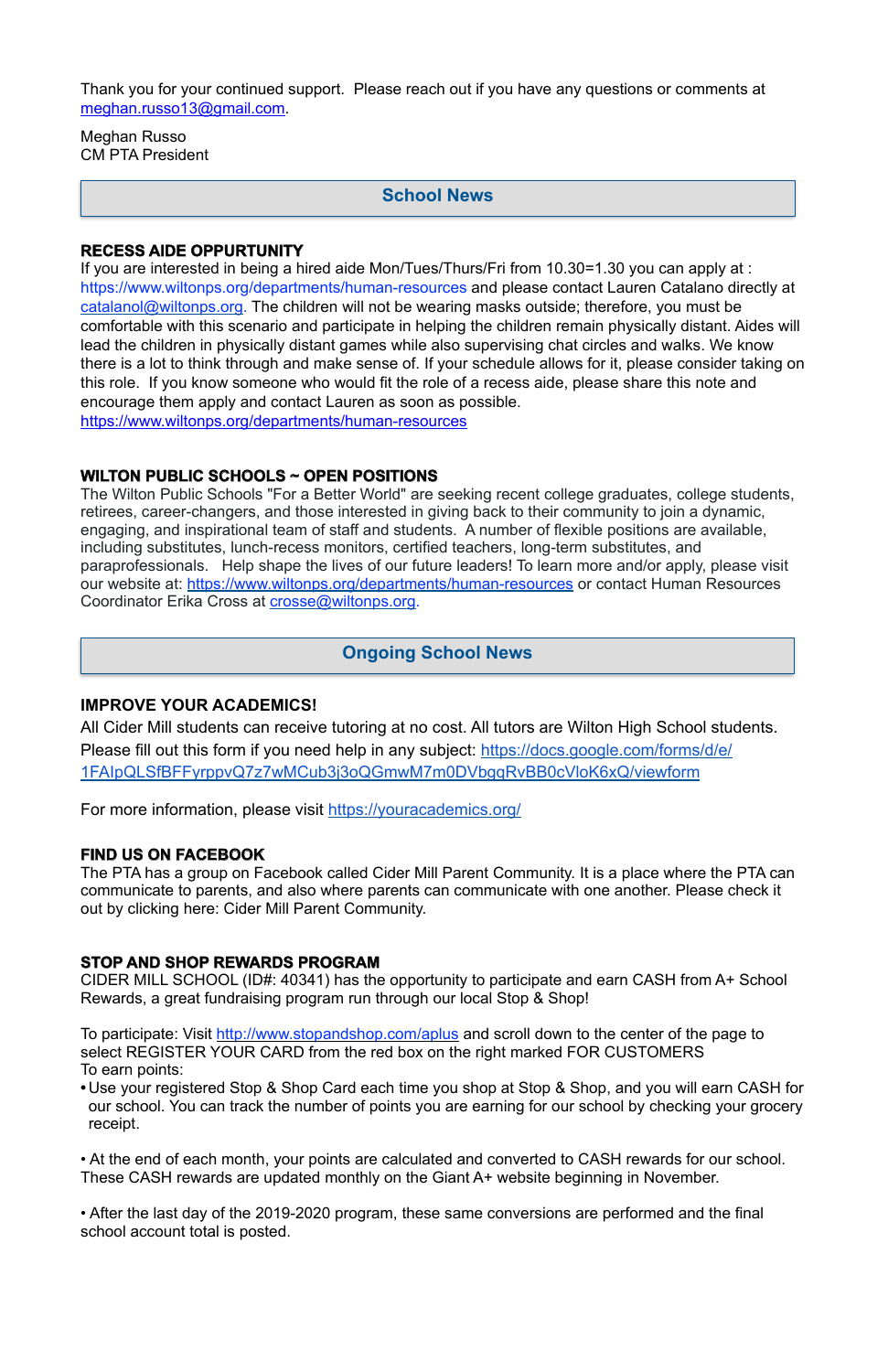• Our school will receive one CASH awards check at the end of the program and can use this cash for any of our educational needs.

#### **BOX TOPS HAVE GONE DIGITAL!**

No more clipping Box Tops! Traditional Box Tops clips are being phased out of production. The NEW and improved Box Tops mobile app uses state-of-the-art technology to scan your store receipt, find participating products and instantly add Box Tops to our school's earnings online.

#### **3 easy steps...**

- 1. Download the "Box Top\$ for Education" app on your phone.
- 2. Sign up using your email or Google or Facebook account.
- 3. Simply snap a photo of your receipt within 14 days of purchase.

Have a question? Please reach out to Allison Norful via email: [anorful@gmail.com](mailto:anorful@gmail.com)

With the start of school, we'd also like to send a Zero Waste quick refresher for all, it's YES to using reusable containers, bags, silverware, and ice packs; purchasing bulk snacks to sort into reusable containers, packing realistic portions and taking home uneaten food (or compost!) It's AVOID disposable paper or plastic bags; Individually-packaged snacks; non-reusable food wrap; disposable ice packs, utensils, or drink containers (juice boxes or pouches); and plastic straws.

#### **ZERO WASTE SCHOOLS**

We believe strongly in a healthy and welcoming community and competitive soccer program that provides opportunities for everyone, from kids just starting out no matter their age, to more experienced players. WSA's mission is to positively contribute to the growth of children and our community by reinforcing values such as sportsmanship, teamwork, integrity and respect for others through a range of fun and high quality soccer experiences. WSA is non-profit 501(c)(3) organization and part of the Wilton community for 40+ years. #onetownoneteam

Registration:<https://www.wiltonsoccer.com/Default.aspx?tabid=744259> Questions: [info@wiltonsoccer.info](mailto:info@wiltonsoccer.info)

#### **Wilton Soccer Association (WSA) ~ Spring Opportunities 2021 - Registration is Open Intramural, Travel/DevelopmentTravel, TOPSoccer, Junior Ref, Volunteers**

Information: [LINK](https://docs.google.com/presentation/d/e/2PACX-1vRkkfbPrlARLg5fN6hLplxTqgUlD9FqUVQlC4Yqwf95e1WC0xqEqJkeWrtHsWyTHva45e0jRWfs8nwN/pub?start=false&loop=false&delayms=15000&slide=id.g559324ff2bb166ab_1) 

#### **Wilton Girls Youth Lacrosse ~ Registration Open Until March 8th**

The goal of the Wilton Lacrosse Association (WLA) is to foster passion for the sport of Lacrosse in Wilton's youth. Wilton has one of the oldest and most storied youth lacrosse programs in Connecticut. As a town we take pride in the sport, our athletes, and the tradition and legacy we've built over many years. The WLA strives to create a nurturing and positive environment where children can learn the sport and excel based upon their skill level and commitment to pursuing higher levels of play if interested. Towards this goal, the WLA Girls Youth Lacrosse Committee will offer three different types of girls youth lacrosse programs; Intramurals for grade 1-2, House League for grades 3-4 and Travel for grades 5-8. Please be sure to read the program descriptions under the "Girls Youth" menu tab above. For planning purposes please review both the summary information below, as well as the respective program descriptions located under the "Girls Youth" menu of the website. There you will find additional information on the various programs including dates, frequency of programming and breaks and holiday information. DIRECT LINKS TO REGISTRATION PROGRAMS:

(please review the individual program pages first before registering. Those pages are in a drop down menu from the left of the page under Spring Program Info or use the links under Program Information and Fee Schedule Below.

Girls Spring 2021 Intramural - Grades 1 & 2: <http://assn.la/Reg/?r=1:296412>

Girls Spring 2021 House - Grades 3 & 4: <http://assn.la/Reg/?r=1:296413>

Girls Spring 2021 Travel - Grades 5 through 8:<http://assn.la/Reg/?r=1:296414>

## **Community News**